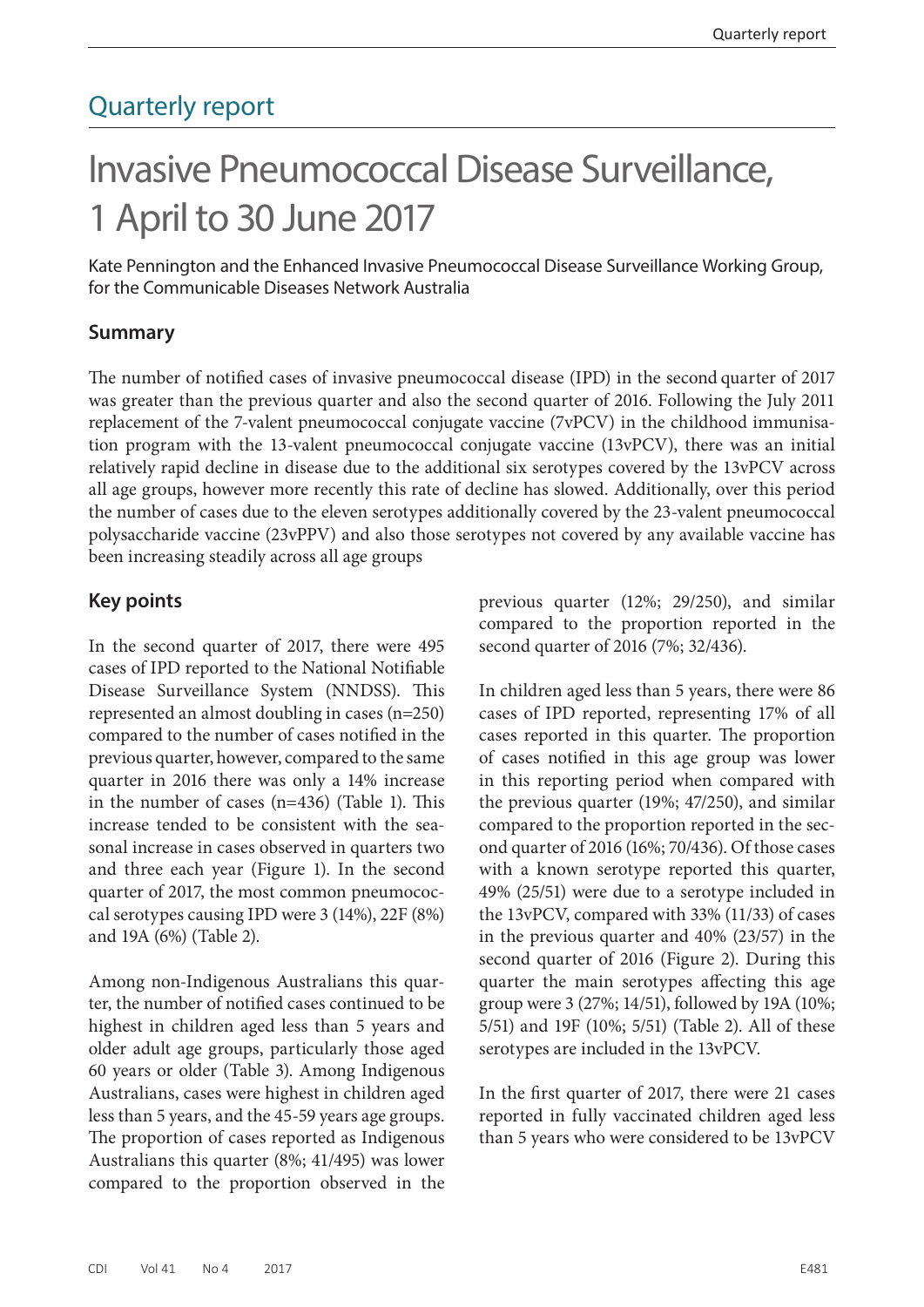failures. These 13vPCV failures were due to serotypes 3 (n=13), 19A (n=5), 19F (n=2) and 18C (n=1) (Table 4).

Among Indigenous Australians aged 50 years and over, there were 18 cases of IPD reported this quarter. Of those cases with a reported serotype (n=15), eight (53%) were due to a serotype included in the 23vPPV and overall there was no particular serotype dominant (Figure 3). The number of notified cases of IPD in this age group was less than the number of cases reported in the previous quarter (n=11), but similar to the number reported in the second quarter of 2016  $(n=19)$ .

Among non-Indigenous Australians\* aged 65 years and over there were 184 cases of IPD reported this quarter. The number of notified cases of IPD in this age group was more than two-times the number of cases reported in the previous quarter (n=80) and 16% higher than the number reported in the second quarter of 2016 (n=158). Of those cases with a reported serotype (n=169), almost two-thirds (62%; 105/169) were due to a serotype included in the 23vPPV (Figure 4), which was similar to the proportion in the previous quarter (60%; 47/78). For this quarter, serotypes 3 (n=25), 22F (n=22) and 23A (n=16) were the most common serotypes for this population group, noting that only serotypes 3 and 22F are included in the 23vPPV.

During this quarter there were 35 deaths attributed to a variety of IPD serotypes, with serotypes 3 (n=7) and 11A (n=4) the most common. Almost all of the reported deaths (91%; n=32) occurred in non-Indigenous Australians\* . The median age of those cases who died was 74 years (range 1 to 94 years).

# **Notes**

The data in this report are provisional and subject to change as laboratory results and additional case information become available. More detailed data analysis of IPD in Australia and surveillance methodology are described in the IPD annual report series published in *Communicable Diseases Intelligence*.

In Australia, pneumococcal vaccination is recommended as part of routine immunisation for children, individuals with specific underlying conditions associated with increased risk of IPD and older Australians. More information on the scheduling of the pneumococcal vaccination can be found on the Immunise Australia Program website [\(www.immunise.health.gov.au](www.immunise.health.gov.au)).

In this report, a 'vaccine failure' is reported when a child aged less than 5 years is diagnosed with IPD due to a serotype found in the 13vPCV and they have received 3 primary scheduled doses of 13vPCV at least 2 weeks prior to disease onset with at least 28 days between doses of vaccine.

There are 3 pneumococcal vaccines available in Australia, each targeting multiple serotypes (Table 5). Note that in this report serotype analysis is generally grouped according to vaccine composition.

Follow-up of all notified cases of IPD is undertaken in all states and territories except New South Wales and Victoria who conduct targeted follow-up of notified cases aged under 5 years, and 50 years or over for enhanced data. Follow-up of notified cases of IPD in Queensland is undertaken in all areas except Metro South and Gold Coast Public Health Units who conduct targeted follow-up of notified cases for those aged under 5 years only. However, in these areas where targeted case follow-up is undertaken, some enhanced data may also be available outside these targeted age groups.

# **Acknowledgements**

Report prepared with the assistance of Mr Mark Trungove and Ms Rachael Corvisy on behalf of the Enhanced Invasive Pneumococcal Disease Surveillance Working Group.

Enhanced Invasive Pneumococcal Disease Surveillance Working Group contributors to this report include (in alphabetical order): Frank

<sup>\*</sup> Non-Indigenous Australians includes cases reported with as non-Indigenous, not stated, blank or unknown.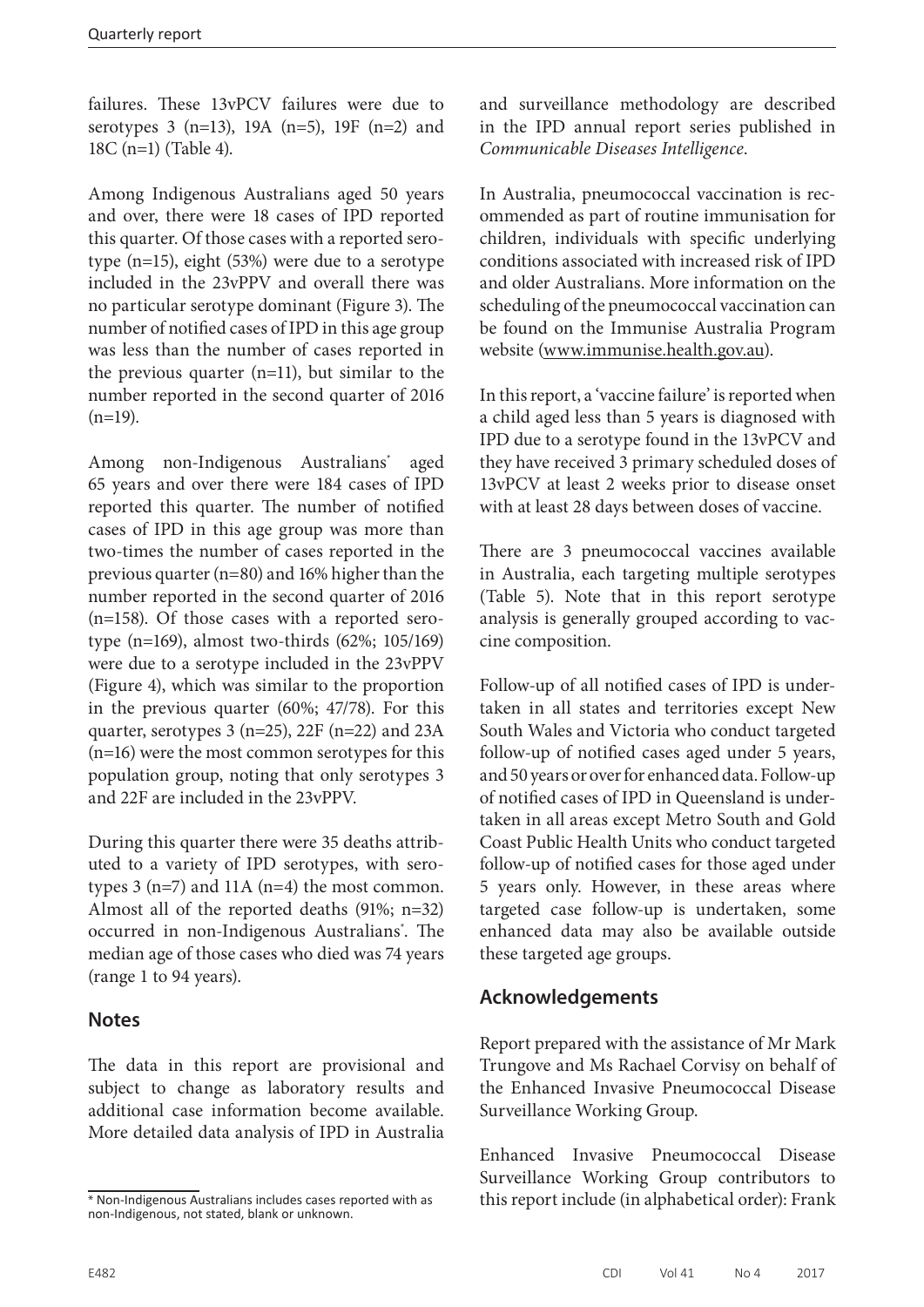Beard (National Centre for Immunisation Research and Surveillance), Heather Cook (Northern Territory and Secretariat), Lucinda Franklin (Victoria), Carolien Giele (Western Australia), Robin Gilmour (New South Wales), Michelle Harlock (Tasmania), Ben Howden (Microbiological Diagnostic Unit, University of Melbourne), Sanjay Jayasinghe (National Centre for Immunisation Research and Surveillance), Vicki Krause (Northern Territory, Chair), Shahin Oftadeh (Centre for Infectious Diseases and Microbiology Laboratory Services, New South Wales Health Pathology), Sue Reid (Australian Capital Territory), Vitali Sintchenko (Centre for Infectious Diseases and Microbiology- Public Health, Westmead Hospital), Helen Smith (Queensland Health Forensic and Scientific Services), Janet Strachan (Victoria), Hannah Vogt (South Australia), Angela Wakefield (Queensland).

# **Author details**

Corresponding author: Kate Pennington, Communicable Disease Epidemiology and Surveillance Section , Office of Health Protection, Australian Government Department of Health, GPO Box 9484, MDP 14, Canberra, ACT 2601. Telephone: +61 2 6289 2725. Facsimile: +61 2 6289 1070. Email: [cdess@health.gov.au](mailto:cdess%40health.gov.au?subject=)

#### **Submit an Article**

You are invited to submit your next communicable disease related article to the Communicable Diseases Intelligence (CDI) for consideration.

More information regarding CDI can be found at: http://health.gov.au/cdi.

Further enquiries should be direct to: cdi.editor@health.gov.au.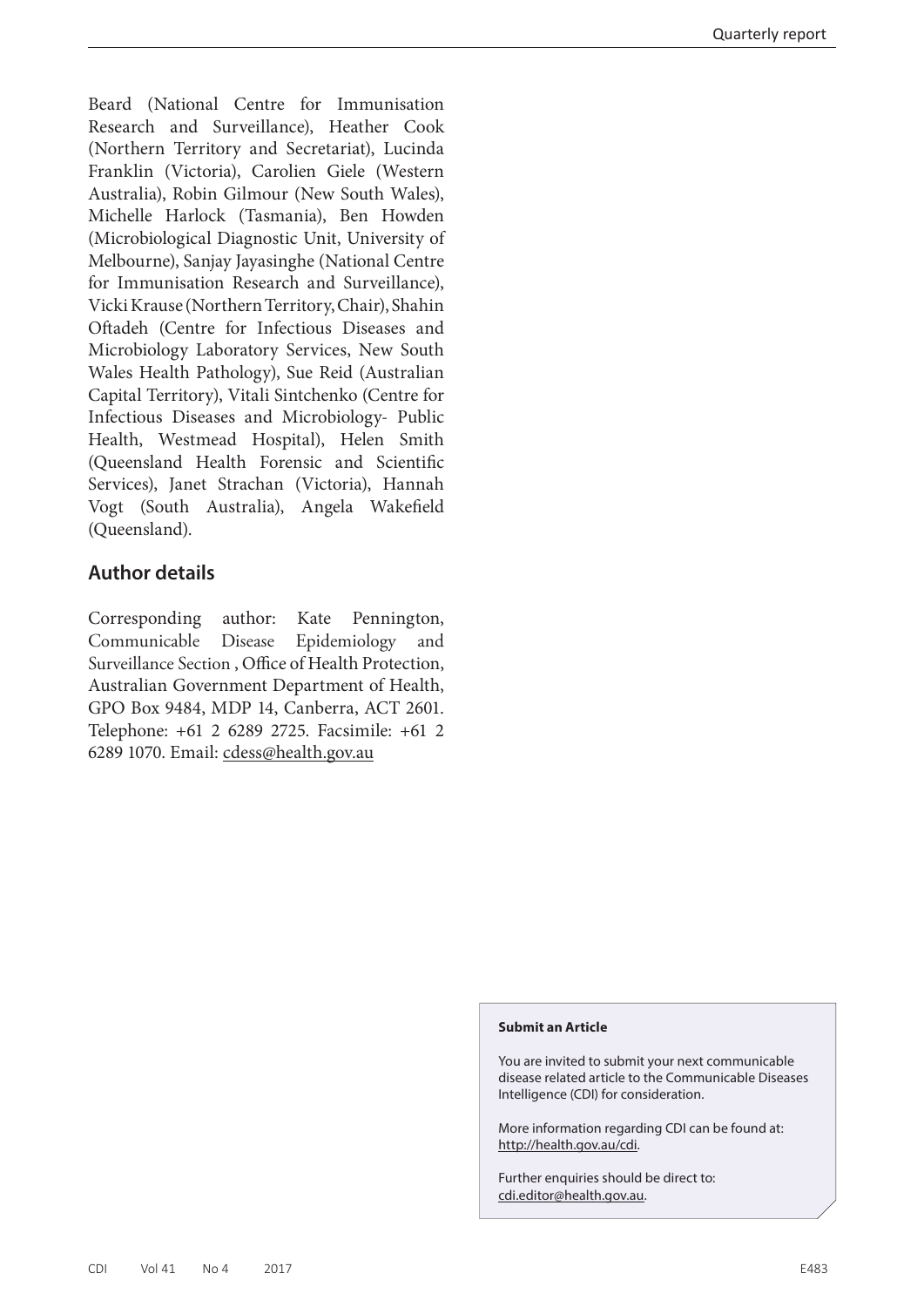

## **Figure 1: Notifications of invasive pneumococcal disease, Australia, 1 January 2002 to 30 June 2017, by vaccine serotype group, year and quarter**

# In 1999 the 23vPPV funded for all Indigenous Australians aged 50 years and over, as well as younger Indigenous Australian adults with risk factors.

\* NIP - National Immunisation Program.

### **Figure 2: Notifications and annual rates\* of invasive pneumococcal disease in children aged less than 5 years, Australia, 1 January 2008 to 30 June 2017, by vaccine serotype group**



\* Annual rates are shown on quarter 2, excluding 2017.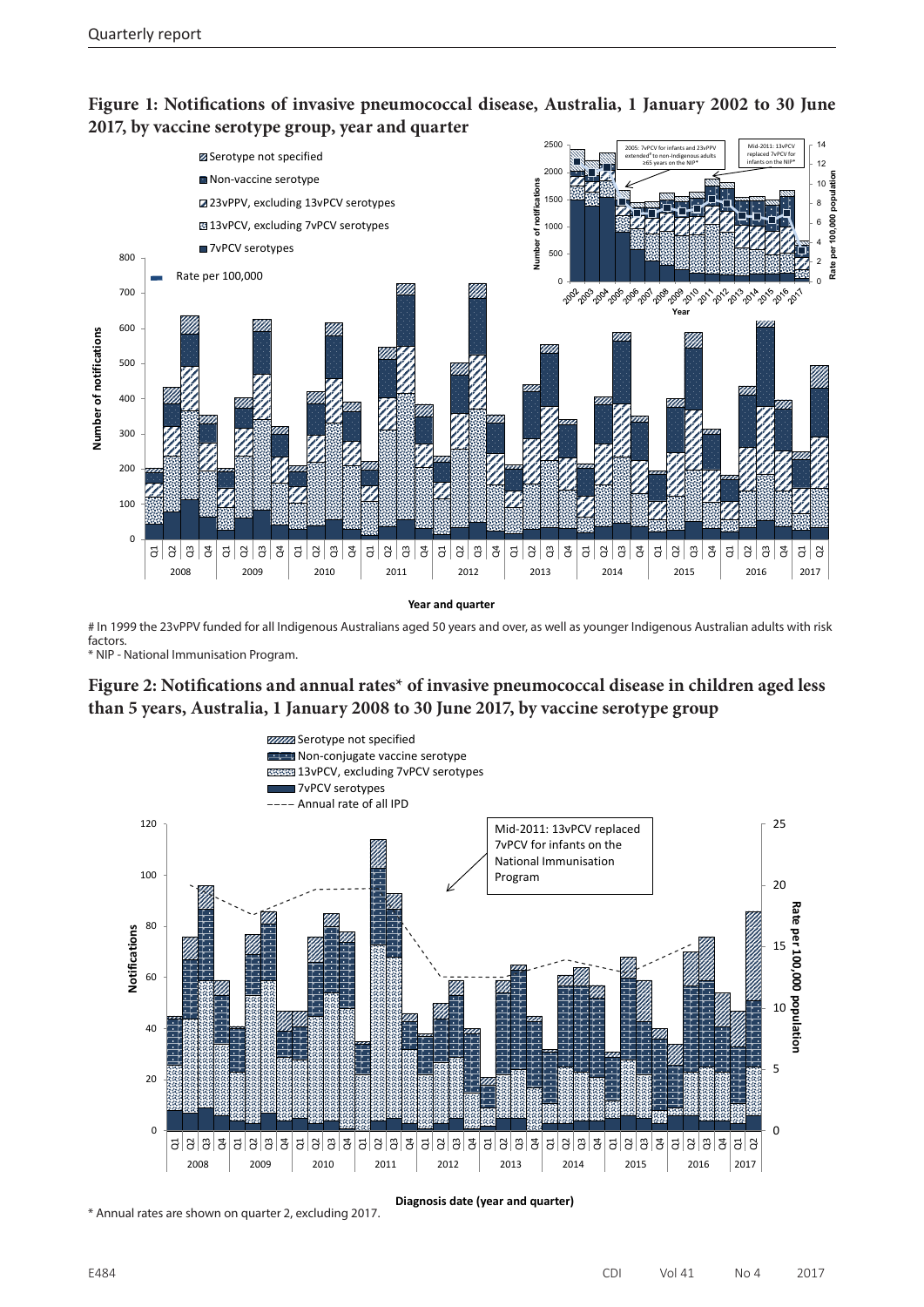**Figure 3: Notifications and annual rates\* of all invasive pneumococcal disease in Indigenous Australians aged 50 years or over, Australia, 1 January 2008 to 30 June 2017, by vaccine serotype group**



\* Annual rates are shown on quarter 2, excluding 2017.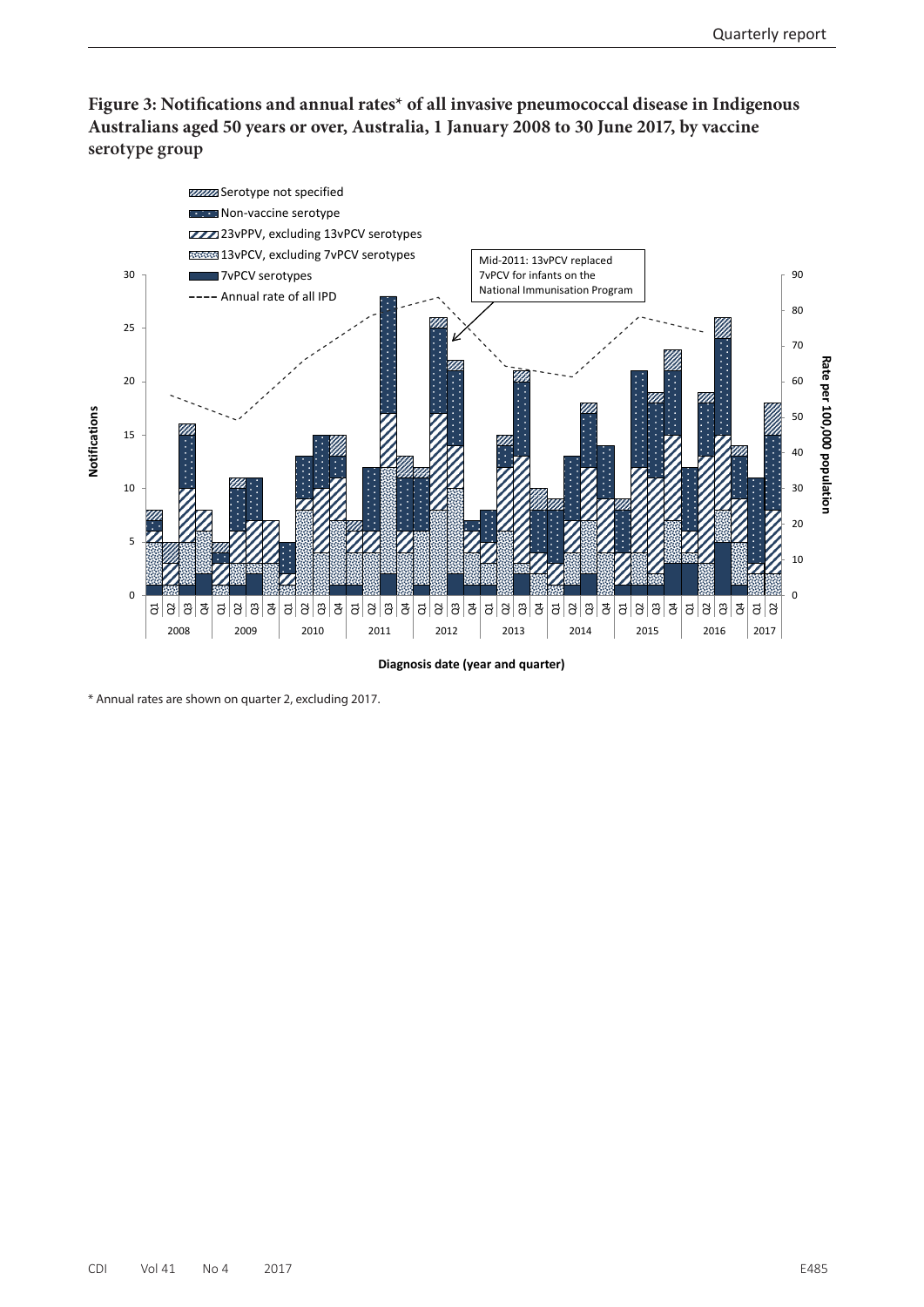# **Figure 4: Notifications and annual rates\* of all invasive pneumococcal disease in non-indigenous Australians# aged 65 years or over, Australia, 1 January 2008 to 30 June 2017, by vaccine serotype group**



\* Annual rates are shown on quarter 2, excluding 2017.

# Non-Indigenous Australians includes cases reported with as non-Indigenous, not stated, blank or unknown.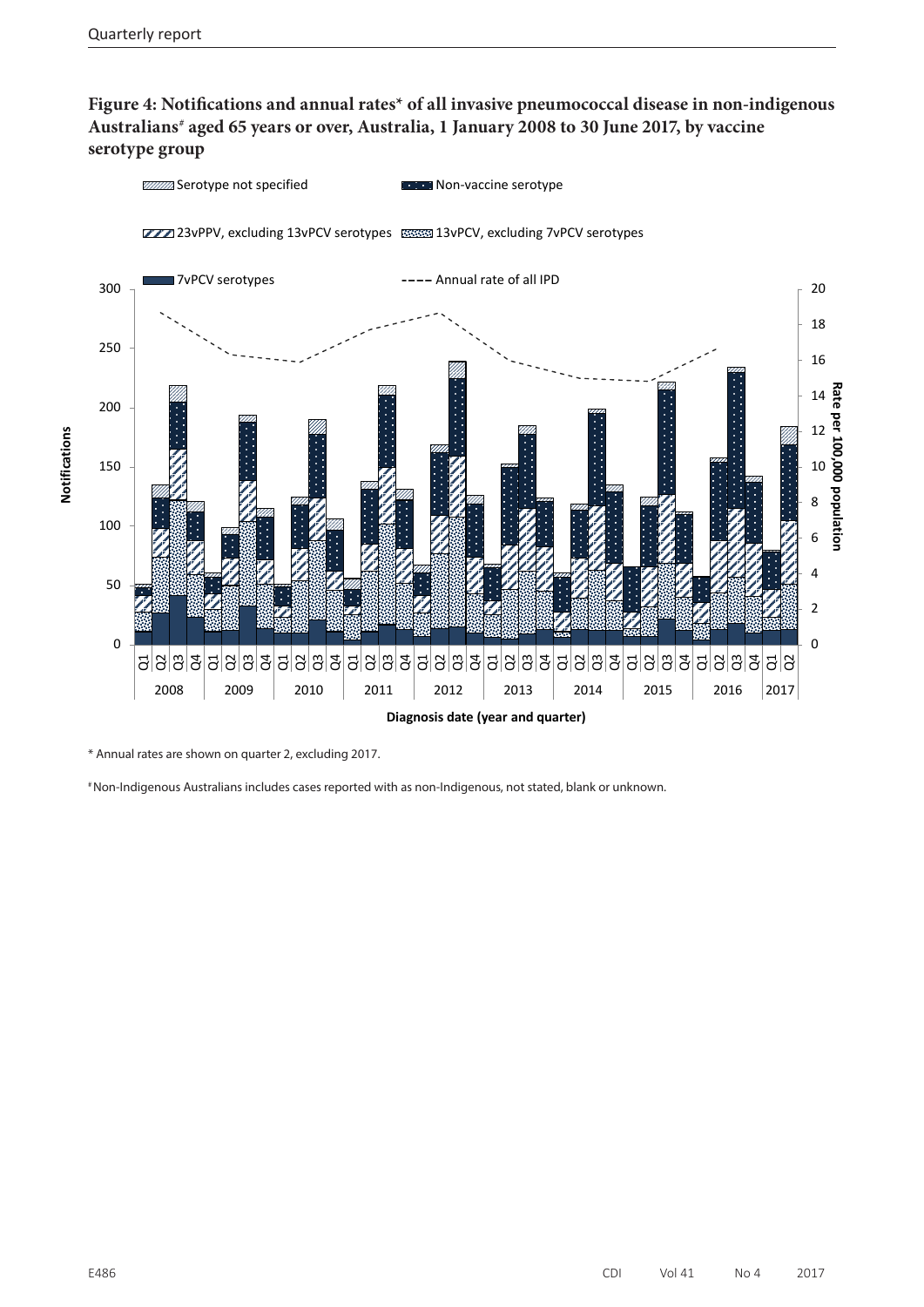Table 1: Notified cases of invasive pneumococcal disease, Australia, 1 April to 30 June 2017, by Indigenous **Table 1: Notified cases of invasive pneumococcal disease, Australia, 1 April to 30 June 2017, by Indigenous**  status, serotype completeness and state or territory **status, serotype completeness and state or territory**

| Indigenous status                                              | <b>ACT</b> | <b>NSW</b> | $\overline{\mathsf{z}}$ | $\frac{d}{d}$  | $\boldsymbol{\mathsf{s}}$ | Tas            | Vic    | S              | Total 2nd<br>qtr 2017 | <b>Total 1st</b><br>qtr 2017 | 2nd qtr<br>2016<br><b>Total</b> | <b>Year to</b><br>date<br>2017 |
|----------------------------------------------------------------|------------|------------|-------------------------|----------------|---------------------------|----------------|--------|----------------|-----------------------|------------------------------|---------------------------------|--------------------------------|
| Indigenous                                                     | $\circ$    | 3          | $\Xi$                   | $\overline{C}$ | $\circ$                   | $\circ$        | $\sim$ | 9              | $\frac{4}{5}$         | 29                           | 32                              | $\mathcal{R}$                  |
| Non-Indigenous                                                 | $\circ$    | 137        | 4                       | 67             | 53                        | $\circ$        | 69     | $\overline{a}$ | 376                   | 188                          | 367                             | 564                            |
| Not stated / Unknown                                           | $\circ$    | 24         | $\circ$                 | $\circ$        | $\circ$                   |                | 52     |                | 78                    | 33                           | $\overline{5}$                  | $\overline{11}$                |
| Total                                                          | $\circ$    | 164        | $\overline{15}$         | $\overline{7}$ | 59                        | $\overline{ }$ | 123    | 50             | 495                   | 250                          | 436                             | 745                            |
| completeness* (%)<br>Indigenous status                         | 100        | 85         | 100                     | 100            | 100                       | 86             | 58     | 98             | 84                    | 87                           | 92                              | 85                             |
| targeted groups *t (%)<br>Indigenous status<br>completeness in | 100        | 5          | 100                     | 100            | 100                       | 83             | 20     | 50             | 89                    | 93                           | 99                              | 5                              |
| Serotype completeness<br># (%)                                 | 100        | 82         | 93                      | 96             | 64                        | 86             | 98     | 92             | 87                    | 92                           | 96                              | 89                             |

**Contract Contract** 

 $\mathbb{R}^n$ 

 $\sim$ 

\* Indigenous status completeness is defined as the reporting of a known Indigenous status, excluding the reporting of not stated or unknown \* Indigenous status completeness is defined as the reporting of a known Indigenous status, excluding the reporting of not stated or unknown ndigenous status. Indigenous status.

non-typable. Incomplete serotype data can occur in cases when (i) no isolate was available as diagnosis was by polymerase chain reaction and non-typable. Incomplete serotype data can occur in cases when (i) no isolate was available as diagnosis was by polymerase chain reaction and aboratory or was not viable; (iii) typing was pending at the time of reporting, or no serotype was reported by the notifying jurisdiction to the laboratory or was not viable; (iii) typing was pending at the time of reporting, or no serotype was reported by the notifying jurisdiction to the no molecular typing was attempted or was not possible due to insufficient genetic material; (ii) the isolate was not referred to the reference no molecular typing was attempted or was not possible due to insufficient genetic material; (ii) the isolate was not referred to the reference # Serotype completeness is the proportion of all cases of invasive pneumococcal disease that were reported with a serotype or reported as ‡ Serotype completeness is the proportion of all cases of invasive pneumococcal disease that were reported with a serotype or reported as + Targeted groups for followup by almost all jurisdictions and public health units are cases aged less than 5 years and 50 years and over. † Targeted groups for followup by almost all jurisdictions and public health units are cases aged less than 5 years and 50 years and over. Vational Notifiable Diseases Surveillance System. National Notifiable Diseases Surveillance System.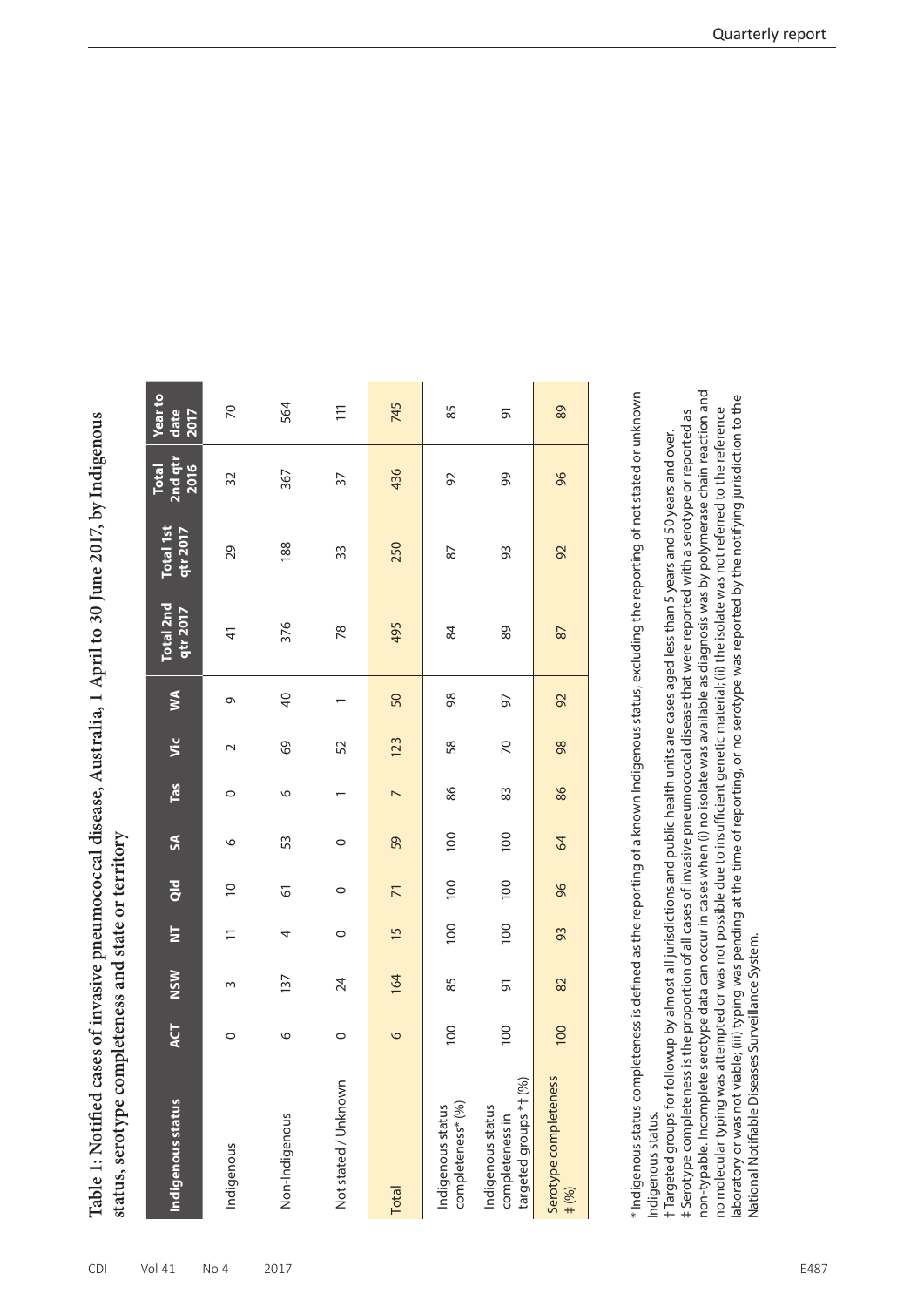| Table 2: Distribution of serotypes causing invasive pneumococcal disease in notified cases, |
|---------------------------------------------------------------------------------------------|
| Australia, 1 April to 30 June 2017, by age group                                            |

|                 |                          | Age groups               |                  |                | <b>Serotype total</b> |
|-----------------|--------------------------|--------------------------|------------------|----------------|-----------------------|
| <b>Serotype</b> | <b>Vaccine type</b>      | <b>Under 5 years</b>     | 5-64 years       | Over 65 years  |                       |
| $\mathsf{3}$    | 13vPCV non-7vPCV         | 14                       | 29               | 25             | 68                    |
| 22F             | 23vPPV non-13vPCV        | $\overline{3}$           | 14               | 22             | 39                    |
| 19A             | 13vPCV non-7vPCV         | 5                        | 15               | $10\,$         | 30                    |
| 9N              | 23vPPV non-13vPCV        | $\mathbf{1}$             | 19               | $\overline{7}$ | 27                    |
| 19F             | 7vPCV                    | 5                        | $\,8\,$          | $10\,$         | 23                    |
| 23A             | Non-vaccine type         | $\overline{\phantom{a}}$ | $6\,$            | 16             | 22                    |
| 23B             | Non-vaccine type         | 3                        | 11               | $\overline{7}$ | 21                    |
| <b>11A</b>      | 23vPPV non-13vPCV        | $\mathbf{1}$             | 12               | $\overline{7}$ | 20                    |
| 15A             | Non-vaccine type         | $\mathbf{1}$             | $7^{\circ}$      | 11             | 19                    |
| 8               | 23vPPV non-13vPCV        | $\overline{\phantom{a}}$ | 15               | $\mathbf{3}$   | 18                    |
| 35B             | Non-vaccine type         | $\overline{3}$           | $\overline{4}$   | $\overline{7}$ | 14                    |
| 6C              | Non-vaccine type         | $\overline{2}$           | $\boldsymbol{6}$ | 6              | 14                    |
| 16F             | Non-vaccine type         | $\overline{\phantom{a}}$ | $\overline{7}$   | 6              | 13                    |
| 7F              | 13vPCV non-7vPCV         | $\overline{\phantom{0}}$ | $10$             | $\overline{2}$ | 12                    |
| 33F             | 23vPPV non-13vPCV        | $\mathbf{1}$             | 6                | $\overline{4}$ | 11                    |
| 15B             | 23vPPV non-13vPCV        | $\overline{3}$           | $\overline{2}$   | 5              | 10                    |
| <b>10A</b>      | 23vPPV non-13vPCV        | $\mathbf{1}$             | $\overline{7}$   | $\mathbf{1}$   | $\overline{9}$        |
| 17F             | 23vPPV non-13vPCV        | $\overline{2}$           | $\overline{2}$   | $\overline{4}$ | $\,8\,$               |
| 35F             | Non-vaccine type         | $\qquad \qquad -$        | $\mathsf{3}$     | $\overline{4}$ | $\overline{7}$        |
| Other           | $\overline{\phantom{a}}$ | $\,8\,$                  | 23               | 16             | 39                    |
| Unknown         | $\overline{\phantom{a}}$ | 33                       | 14               | 16             | 26                    |
| <b>Total</b>    |                          | 86                       | 220              | 189            | 495                   |

\* Serotypes that only occur in less than 5 cases per quarter are grouped as 'Other' and include 'non-typable' isolates this quarter.

† 'Serotype unknown' includes those serotypes reported as 'no isolate', 'not referred', 'not viable', 'typing pending' and 'untyped'.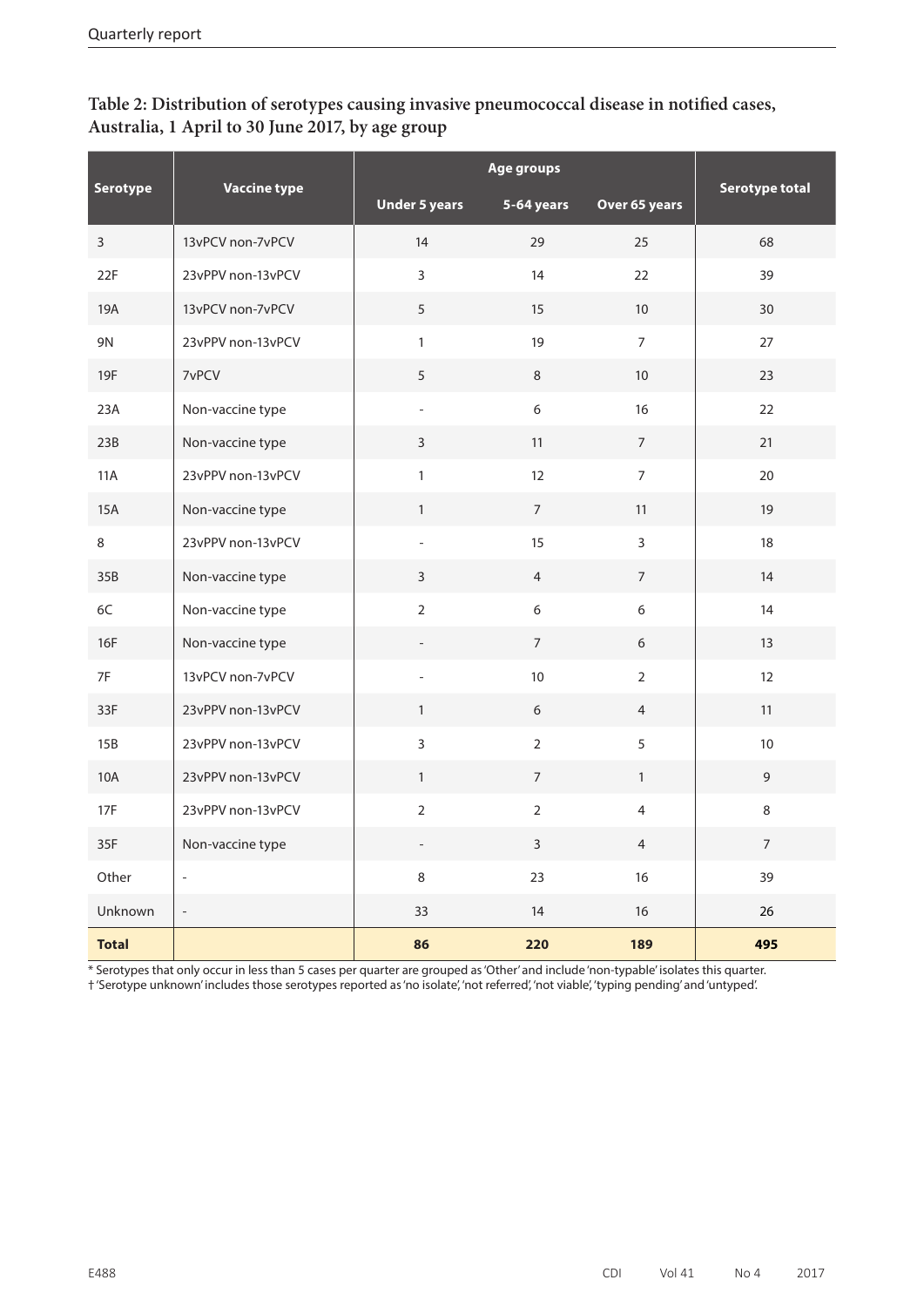# **Table 3: Notified cases of invasive pneumococcal disease, Australia, 1 April to 30 June 2017, by Indigenous status and age group**

| Age group |                     | <b>Total</b>   |                  |                   |
|-----------|---------------------|----------------|------------------|-------------------|
|           | <b>Indigenous</b>   | Non-Indigenous | Not reported*    |                   |
| $00 - 04$ | $\overline{7}$      | 76             | $\overline{3}$   | 86                |
| $05-09$   | $\mathbf 0$         | 11             | $\overline{2}$   | 13                |
| $10-14$   | $\mathbf{1}$        | $\mathbf{1}$   | $\mathbf 0$      | $\overline{2}$    |
| $15-19$   | $\mathbf{1}$        | $\overline{2}$ | $\mathbf{1}$     | $\overline{4}$    |
| $20 - 24$ | $\mathsf{O}\xspace$ | $\overline{2}$ | $\overline{4}$   | $\boldsymbol{6}$  |
| 25-29     | $\overline{3}$      | $\overline{3}$ | $\overline{5}$   | 11                |
| $30 - 34$ | $\overline{2}$      | $6\phantom{a}$ | $\overline{3}$   | $11\,$            |
| 35-39     | $\overline{3}$      | $\overline{6}$ | $\overline{3}$   | $12 \overline{ }$ |
| $40 - 44$ | $\mathbf{1}$        | $\overline{7}$ | $\overline{7}$   | $15\,$            |
| 45-49     | 5                   | 10             | $10\,$           | 25                |
| $50 - 54$ | $\sqrt{6}$          | 25             | $\overline{7}$   | 38                |
| 55-59     | $\overline{4}$      | 24             | $\overline{4}$   | 32                |
| 60-64     | $\overline{3}$      | 42             | $\boldsymbol{6}$ | 51                |
| 65-69     | $\mathbf{1}$        | 41             | $\mathbf{3}$     | 45                |
| 70-74     | $\overline{2}$      | 24             | $\mathbf 1$      | $27\,$            |
| 75-79     | $\pmb{0}$           | $32\,$         | $\overline{4}$   | 36                |
| 80-84     | $\mathbf{1}$        | 24             | $\overline{7}$   | 32                |
| $85+$     | $\mathbf 1$         | 40             | $\,8\,$          | 49                |
| Total     | 41                  | 376            | 78               | 495               |

\* Not reported is defined as not stated, blank or unknown Indigenous status.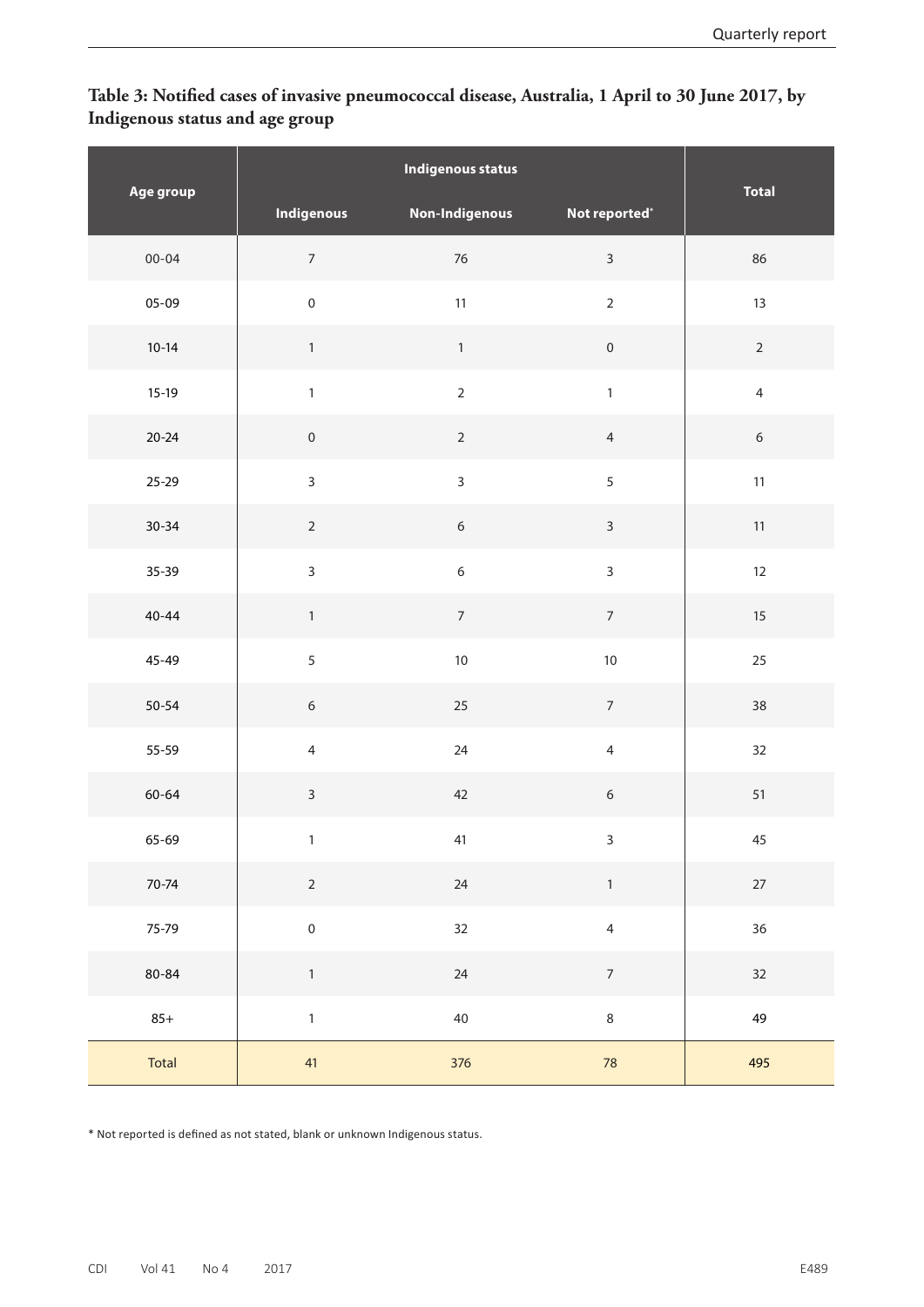| Age      | <b>Indigenous status</b> | <b>Serotype</b> | <b>Clinical category</b>                  | <b>Risk factor/s</b>               |
|----------|--------------------------|-----------------|-------------------------------------------|------------------------------------|
| 8 months | Indigenous               | 19A             | Pneumonia                                 | Other                              |
| 1 year   | Non-Indigenous           | 19A             | Bacteraemia                               | No data available                  |
| 1 year   | Non-Indigenous           | 3               | Pneumonia and other<br>(pleural effusion) | No risk factor identified          |
| 1 year   | Non-Indigenous           | 3               | Pneumonia and other<br>(pleural effusion) | Premature (<37 weeks<br>qestation) |
| 1 year   | Non-Indigenous           | 3               | Pneumonia and other<br>(pleural effusion) | No risk factor identified          |
| 1 year   | Non-Indigenous           | 19A             | Bacteraemia                               | No data available                  |
| 1 year   | Non-Indigenous           | 19A             | Pneumonia                                 | Childcare attendee                 |
| 1 year   | Non-Indigenous           | 3               | Pneumonia and other<br>(pleural effusion) | No data available                  |
| 2 years  | Non-Indigenous           | 3               | Pneumonia and other<br>(pleural effusion) | No data available                  |
| 2 years  | Non-Indigenous           | 19A             | Bacteraemia                               | No risk factor identified          |
| 2 years  | Non-Indigenous           | 3               | Pneumonia and other<br>(pleural effusion) | Childcare attendee                 |
| 2 years  | Non-Indigenous           | 3               | Pneumonia                                 | No data available                  |
| 2 years  | Non-Indigenous           | $\overline{3}$  | Pneumonia and other<br>(pleural effusion) | No data available                  |
| 3 years  | Non-Indigenous           | 3               | Pneumonia                                 | Childcare attendee                 |
| 3 years  | Non-Indigenous           | 3               | Pneumonia                                 | Other                              |
| 3 years  | Non-Indigenous           | 3               | Pneumonia                                 | No data available                  |
| 3 years  | Non-Indigenous           | 19F             | No data provided                          | Other                              |
| 3 years  | Non-Indigenous           | 19F             | Bacteraemia                               | No data available                  |
| 3 years  | Non-Indigenous           | $\mathsf{3}$    | Pneumonia and other<br>(pleural effusion) | No data available                  |
| 3 years  | Non-Indigenous           | 18C             | Bacteraemia                               | No data available                  |
| 4 years  | Non-Indigenous           | $\overline{3}$  | Pneumonia and other<br>(pleural empyema)  | No risk factor identified          |

# **Table 4: Characteristics of 13vPCV failures in children aged less than 5 years, Australia, 1 April to 30 June 2017**